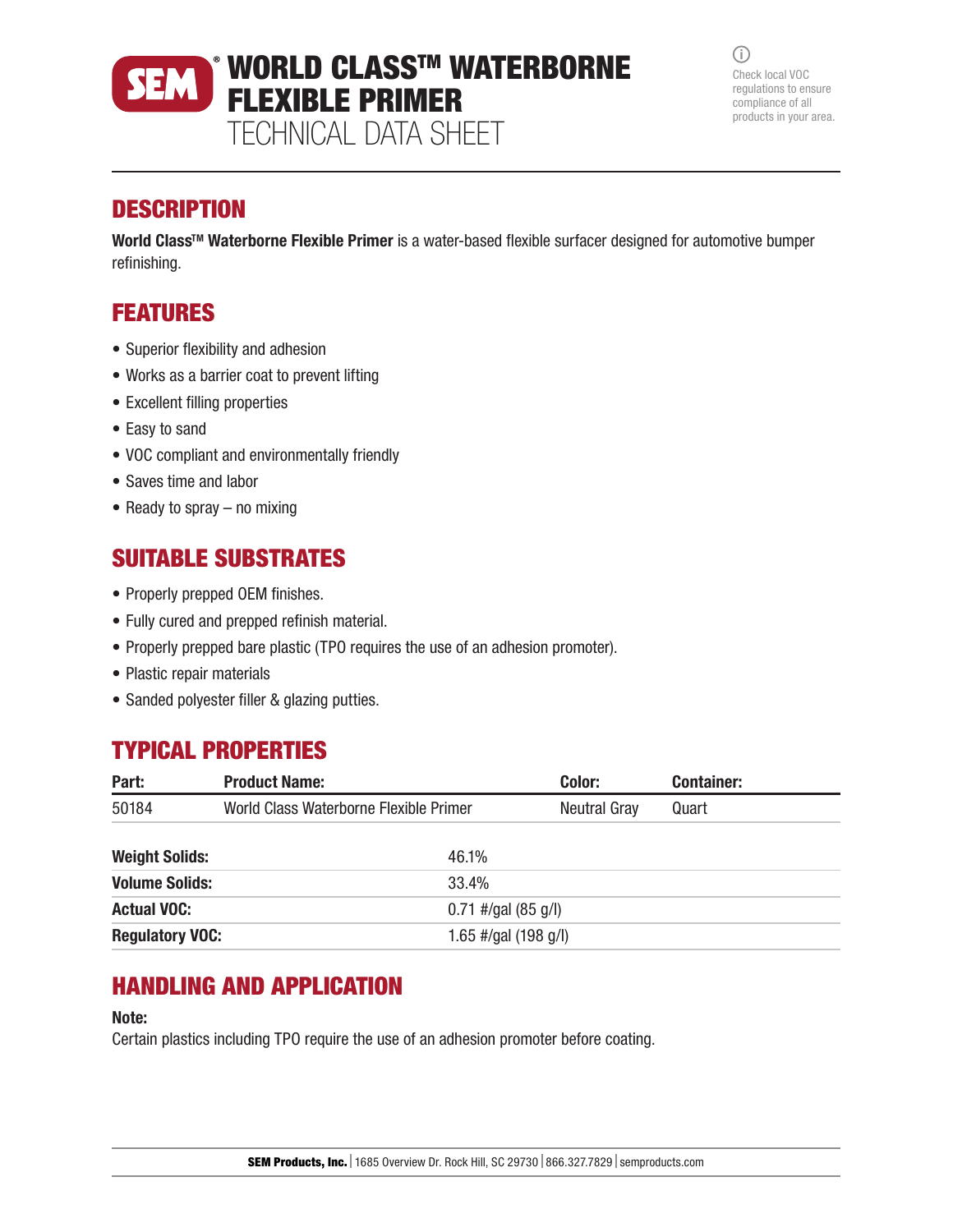#### PREPARATION:

- 1. Clean surface with Scuff & Clean and rinse with water.
- 2. Next clean with Plastic & Leather Prep or XXX Universal Surface Cleaner per directions.
- 3. Sand area to be coated with 320-400 grit paper and clean again with Plastic & Leather Prep or XXX Universal Surface Cleaner.

### MIXING:

Shake or stir product thoroughly before use. World Class™ Waterborne Flexible Primer is ready to spray. DO NOT THIN!

### APPLICATION:

Prior to spraying, flush gun with XXX Universal Gun Cleaner or deionized water.

Using 30-35 psi with non-HVLP equipment or 8-10 psi at the cap with HVLP equipment, apply two medium wet coats, allowing 5-10 minutes flash time between coats.

Dry time is dependent on relative humidity, air circulation and temperature. Curing can be accelerated with a fan or an infrared curing system placed 3-4 feet from the surface. Allow 10 minutes before baking. DO NOT EXCEED 140°F OR BAKE FOR LONGER THAN 30 MINUTES.

Sand World Class<sup>™</sup> Waterborne Flexible Primer with 320 grit sandpaper and finish with 400-600 grit.

World Class<sup>™</sup> Waterborne Flexible Primer can be top coated with Bumper Coater, Factory Pack and other automotive refinish materials.

### CLEANUP:

Clean spray equipment immediately with XXX Universal Gun Cleaner or materials compliant in your area.

For further repairing, refinishing and retexturing information see technical document RAB-2.

### STORAGE:

World Class<sup>™</sup> Waterborne Flexible Primer should be stored in a cool dry place with adequate ventilation away from heat, sparks and flames. Protect from freezing. The shelf life for World Class™ Waterborne Flexible Primer is 5 years when stored under normal conditions.